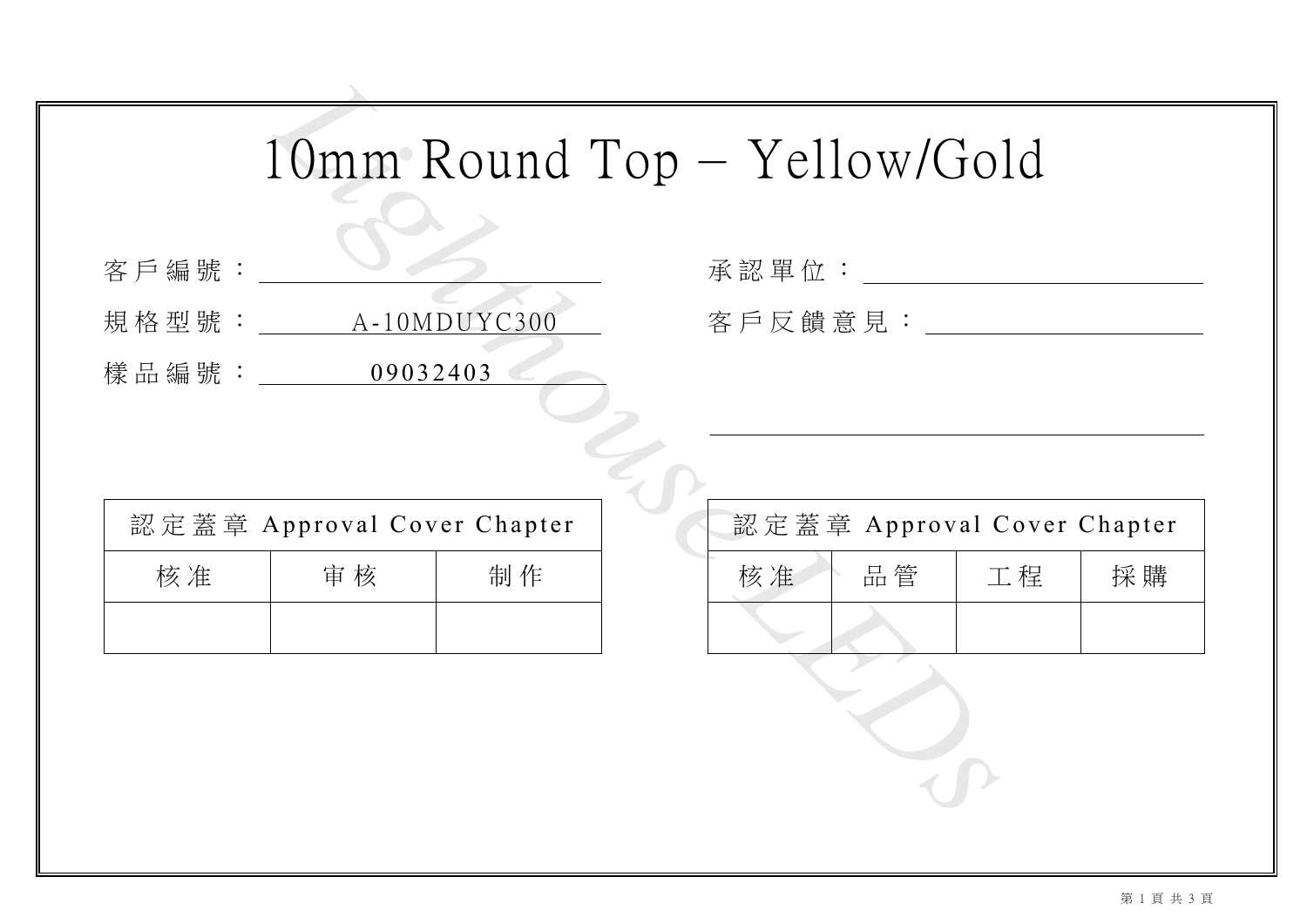| MODEL 産品型:                                                                                                                           |     | A-10MDUYC300                                                                         |                                                    |                    |                                   |                                              |                                                |     |                             |
|--------------------------------------------------------------------------------------------------------------------------------------|-----|--------------------------------------------------------------------------------------|----------------------------------------------------|--------------------|-----------------------------------|----------------------------------------------|------------------------------------------------|-----|-----------------------------|
| Absolute Maximum Ratings at Ta=25°C Electrical Optical Characteristics at Ta=25°C                                                    |     |                                                                                      |                                                    |                    |                                   |                                              |                                                |     |                             |
| 最大值參數 Ta=25℃                                                                                                                         |     |                                                                                      | 光電參數 Ta=25℃                                        |                    |                                   |                                              |                                                |     |                             |
| Parameter<br>參數名稱                                                                                                                    |     | 單位                                                                                   | Parameter<br>參數名稱                                  | Symbol<br>符號       | Min<br>最小                         | Type<br>標準                                   | Max<br>最大                                      | 單位  | Unit Test Condition<br>測試條件 |
| <b>Power Dissipation</b><br>功耗                                                                                                       | 100 | mW                                                                                   | Luminous Intensity<br>發光亮度                         | IV                 | 8000                              | 9000                                         | 10000                                          | mcd | $IF=20mA$                   |
| Peak Forward Current(1/10Duty Cycle<br>0.1ms Pulse Width)瞬間脈衝電流                                                                      | 60  | mA                                                                                   | Peak Wavelength<br>峰值波長                            | $\lambda$ p        |                                   |                                              | 595                                            | nm  |                             |
| Continuous Forward Current<br>正向電流                                                                                                   | 30  | mA                                                                                   | Dominant Wavelength<br>標準波長                        | $\lambda$ d        | 590                               | 592                                          | 595                                            | nm  | $IF=20mA$                   |
| Reverse Voltage<br>反向電壓                                                                                                              | 5   | $\mathbf{V}$                                                                         | Chromaticity coordinate<br>色度坐标/色温                 | X/Y                |                                   |                                              |                                                | nm  | $IF=20mA$                   |
| <b>Operating Temperature Range</b><br>正常使用溫度                                                                                         |     | $-20^{\circ}$ C to +80 $^{\circ}$ C                                                  | Spectrum Line<br>Half-Width 頻譜半寬                   | $\triangle\lambda$ |                                   | 110                                          |                                                | nm  |                             |
| Storage Temperature Range.<br>貯藏溫度                                                                                                   |     | $-40^{\circ}$ C to + $100^{\circ}$ C                                                 | <b>Forward Voltage</b><br>正向電壓                     | <b>VF</b>          | 1.8                               | 2.1                                          | 2.2                                            | V   | $IF=20mA$                   |
| Lead Soldering Temperature<br>[1.6mm(0.063in)From Body] 焊接溫度                                                                         |     | 260°C for5seconds                                                                    | <b>Reverse Current</b><br>反向漏電流                    | IR                 |                                   |                                              | 10                                             | uA  | $VR=5V$                     |
| Spectrum Distribution 光譜分佈圖<br>elative Luminous Intensity 對應光強%<br>Ta= $25^{\circ}$ C<br>600<br>300<br>150<br>50<br>$\boldsymbol{0}$ |     | (mA)<br>50<br>正向電流 IF<br>40<br>30<br>orward Current IF<br>20<br>10<br>$\overline{0}$ | Forward Current VS Forward Voltage<br>正向電流與正向電壓的關係 |                    | 正向電流 IF(mA)<br>Forward Current IF | 50<br>40<br>30<br>20<br>10<br>$\overline{0}$ | Forward Current Derating Curve<br>正向電流與外界溫度的關係 |     |                             |

## 500 550 600 650 700 1.5 2.0 2.5 3.0 3.5 4.0 0 20 40 60 80 100 We see the set of the set of the set of the set of the set of the set of the set of the set of the set of the set of the set of the set of the set of the set of the set of the set of the set of the set of the set of the s 600 300 150 50 0



## 50 40 30 20 10 Forward Current IF 0 正向電流 IF(mA)